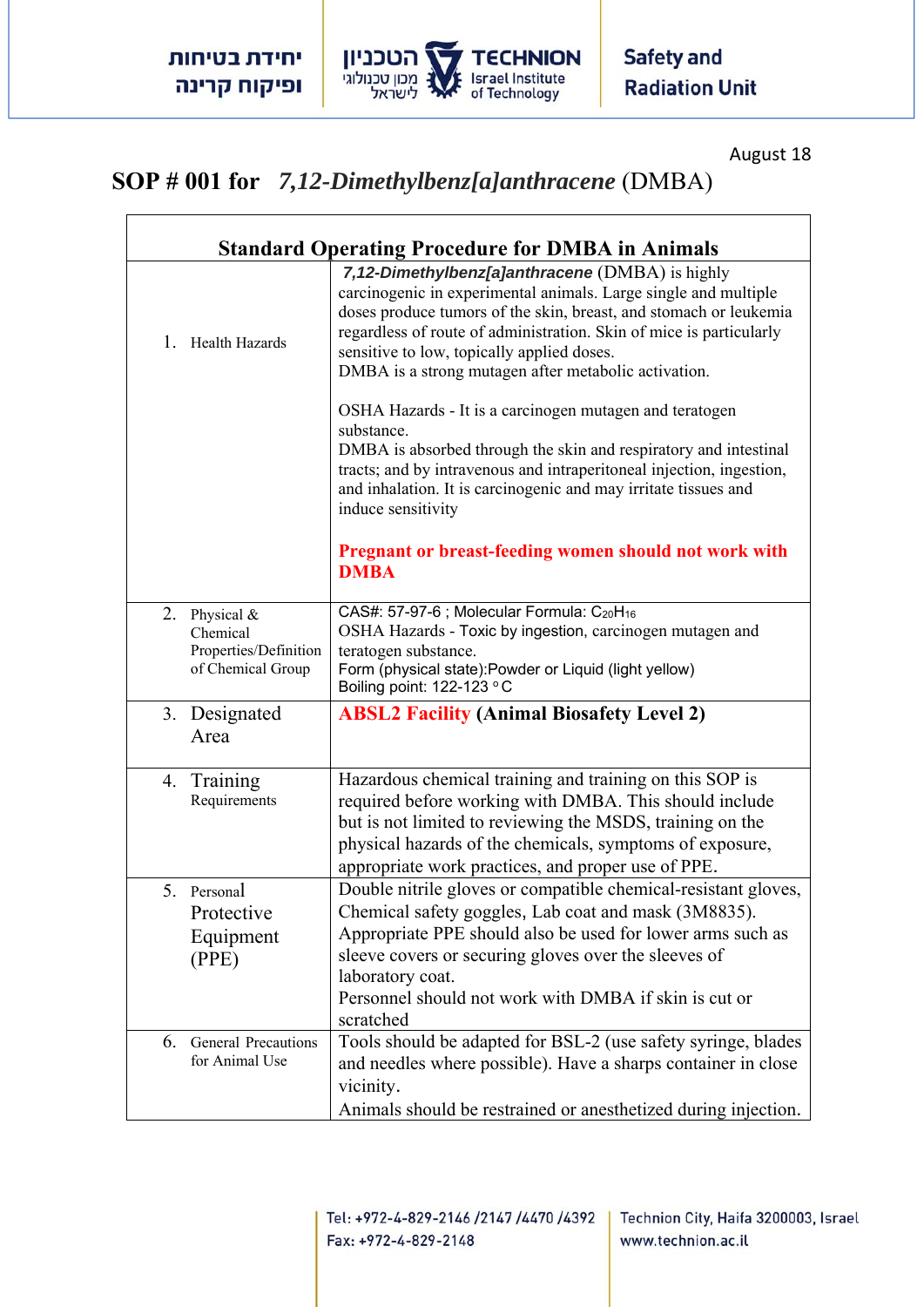

|                                               | DMBA may be excreted by the animals within the first 72                                                                                                                                                                                   |
|-----------------------------------------------|-------------------------------------------------------------------------------------------------------------------------------------------------------------------------------------------------------------------------------------------|
|                                               | hours post injection therefore only the lab staff must change                                                                                                                                                                             |
|                                               | the bedding at least 3 days after administration.                                                                                                                                                                                         |
|                                               |                                                                                                                                                                                                                                           |
| 7. Environmental<br>/Ventilation<br>Controls  | The preparation of DMBA including reconstitution, weighing, and<br>А.<br>diluting should be performed in a fume hood or class II Type B<br>biological safety cabinet (total exhaust cabinet). Work should be<br>done over absorbent pads. |
|                                               | Work with animals should be conducted in ABSL-2 facility, over<br>В.<br>absorbent pads in a class II type A1 or A2 biological cabinet                                                                                                     |
| 8.<br><b>Special Handling</b><br>Procedures & | DMBA should be handled in containment and done over absorbent<br>A.<br>pads. Utilize safe sharps procedures (i.e. sharps container in the                                                                                                 |
| Storage<br>Requirements                       | immediate vicinity, Leurlock syringes are recommended).<br>The fume hood or other approved containment must be cleaned and<br>В.                                                                                                          |
|                                               | decontaminated upon completion of tasks.<br>When transporting DMBA, the vials should be placed in secondary,<br>C.                                                                                                                        |
|                                               | sealed, plastic, labeled, non-breakable containers.<br>All equipment must be decontaminated prior to removal from the<br>D.<br>room housing the infected animals.                                                                         |
| 9. Precautions for<br>Animal Use              | Animals should be restrained or anesthetized during injection/topic<br>A.<br>application.                                                                                                                                                 |
|                                               | NO recapping needles.<br>В.                                                                                                                                                                                                               |
|                                               | C.<br>Have a sharps container in close vicinity.                                                                                                                                                                                          |
|                                               | Once DMBA is injected, animals, animal waste and cages are<br>D.                                                                                                                                                                          |
|                                               | considered hazardous for a minimum of 3 days.                                                                                                                                                                                             |
|                                               | Hands must be washed upon exiting animal room<br>E.                                                                                                                                                                                       |
| Ε.<br>Animal Handling<br>Practices            | Animals must be housed in filter top cages marked as biohazards<br>A.<br>(including the name of the pathogen/biohazard), in negative<br>pressurized IVC.                                                                                  |
|                                               | Handling the cages (including bedding) will be done only by the<br>В.<br>researchers at least for 3 days.                                                                                                                                 |
|                                               | Use a class II Biological Safety Cabinet at all times (especially during<br>C.                                                                                                                                                            |
|                                               | injection or any surgical procedure), when performing work on these<br>animals and/or when moving animals from dirty to clean cages.                                                                                                      |
|                                               | Injection/topical application with DMBA:<br>D.                                                                                                                                                                                            |
|                                               | Topical application of animals or IP injection with DMBA will<br>1.<br>be conducted within Class II Type B Biosafety cabinet or                                                                                                           |
|                                               | certified Chemical fume hood or other Local exhaust ventilation<br>(e.g. <i>"snorkel or elephant</i> "(trunks) <i>hood</i> connected to building                                                                                          |
|                                               | exhaust system).                                                                                                                                                                                                                          |
|                                               | All needles will be disposed of in sharps container - do not recap<br>2.<br>or bend needles.                                                                                                                                              |
|                                               | Infected animals considered hazardous for a minimum of 3 days<br>3.<br>after each administration of DMBA.                                                                                                                                 |
|                                               | Take precautions to avoid the creation of aerosols when changing<br>4.                                                                                                                                                                    |
|                                               | or washing cages, or cleaning the room.<br>A respirator is recommended for personnel that are<br>immunocompromised or pregnant and for healthy personnel if                                                                               |
|                                               | work is done outside the ventilated cabinet.                                                                                                                                                                                              |
|                                               | Care should be taken to avoid exposure to bedding dust when<br>5.<br>handling exposed animals and their waste materials during this<br>time.                                                                                              |
|                                               | Dead animals must be placed in primary plastic bags, which are<br>6.<br>then placed in biosafety bags for infectious waste incineration.                                                                                                  |

Tel: +972-4-829-2146 /2147 /4470 /4392 Fax: +972-4-829-2148

Technion City, Haifa 3200003, Israel www.technion.ac.il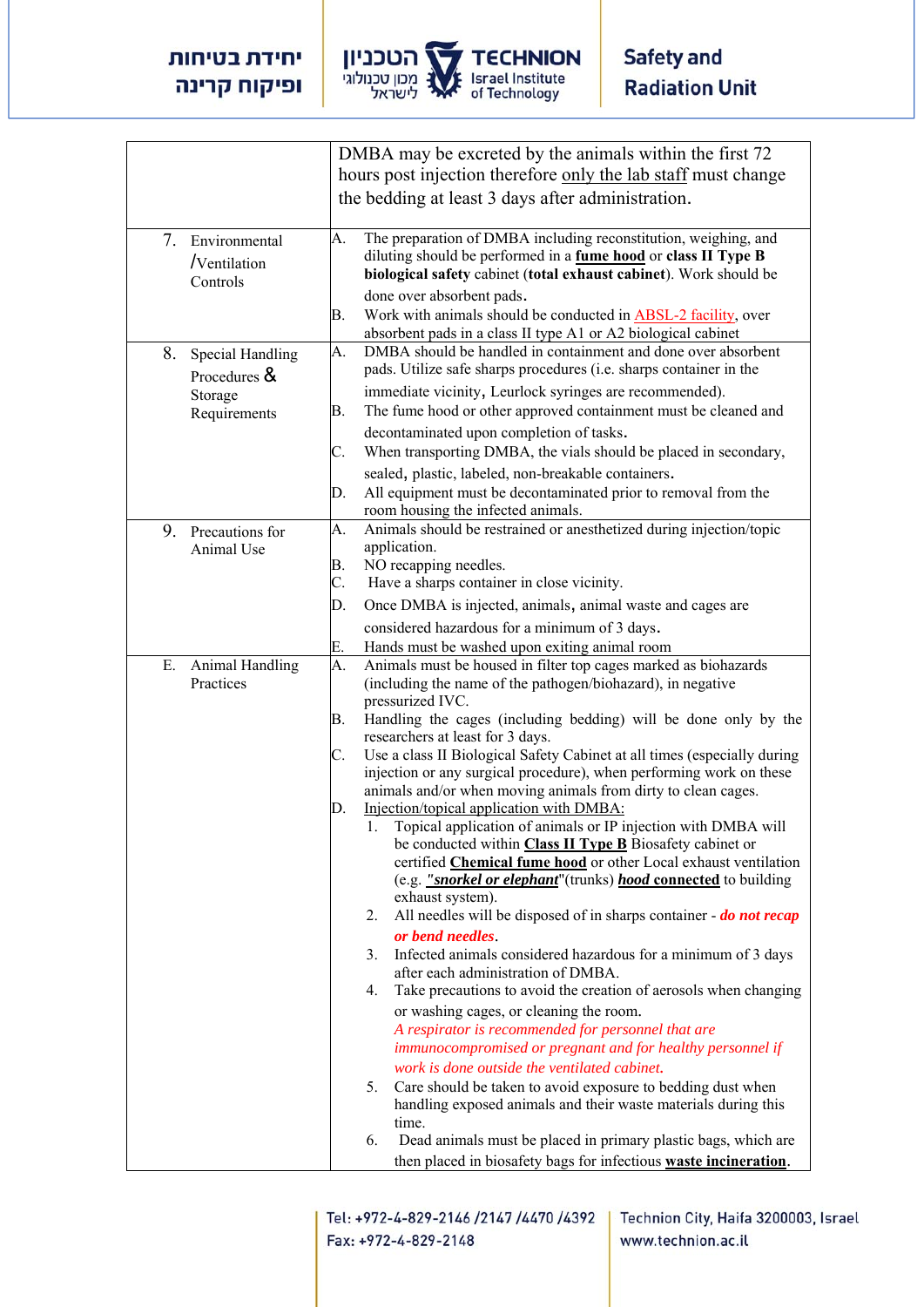## יחידת בטיחות ופיקוח קרינה



|                                        | 7. All surfaces and racks that may be contaminated will be<br>decontaminated with detergent solution followed by water<br>ASAP.                                                                                                                                                                                                                                                                                                                                                                                                                                                                                                                                                                                                                                          |
|----------------------------------------|--------------------------------------------------------------------------------------------------------------------------------------------------------------------------------------------------------------------------------------------------------------------------------------------------------------------------------------------------------------------------------------------------------------------------------------------------------------------------------------------------------------------------------------------------------------------------------------------------------------------------------------------------------------------------------------------------------------------------------------------------------------------------|
|                                        | The first cage change after each drug administration is to be done<br>8.<br>no sooner than 72 hours after the administration. The bedding is<br>considered contaminated and requires special handling                                                                                                                                                                                                                                                                                                                                                                                                                                                                                                                                                                    |
|                                        | <u>When changing cages use the following technique:</u>                                                                                                                                                                                                                                                                                                                                                                                                                                                                                                                                                                                                                                                                                                                  |
|                                        | Transfer the animals to clean cages<br>٠<br>Insert the used cages in a plastic bag.<br>Twist the ends of full bags, and seal with tape. Label with wide<br>٠<br>tape or other type of label marked<br>"Toxin-DMBA".<br>Transport the bags of cages to a HEPA filtered dumping station<br>that draws air away from the user (it is recommended to use a<br>mask or fume hood).<br>If local ventilation controls are not available for opening cages or<br>dumping bedding, a 3M8835 respirator and safety googles must<br>be worn.<br>All contaminated bedding will be labeled as hazardous materials<br>and handled accordingly:<br>incinerated or placed in chemical waste bags for disposal.<br>After this first cage change there is no need for further special<br>٠ |
|                                        | precautions to be taken regarding the animals or the cages as<br>long as the animals have not received any more DMBA.<br>The cages should then be put in plastic bags (marked "Toxin-<br>٠<br>DMBA ") and sealed for transport to the washroom.<br>In the washroom, cages should be unloaded from the bags with<br>the appropriate PPE as mentioned above and run through the<br>cage wash in the conventional manner. Note- cage wash<br>personnel that meet the criteria for extra precautions above<br>(pregnant exc.) should take extra precautions (additional PPE)<br>when handling cages that may have DMBA contamination.                                                                                                                                        |
| Spill and Accident<br>F.<br>Procedures | Spills must be cleaned immediately by properly protected trained<br>personnel.<br>2.<br><b>Minor Liquid Spills:</b> should be cleaned immediately by<br>personnel wearing a gown, goggles and two pairs of gloves<br>(nitrile). Use absorbent pads to wipe liquid.<br>The spill area should then be cleaned thoroughly with a detergent<br>solution followed by clean water. Place waste in plastic bag and                                                                                                                                                                                                                                                                                                                                                              |
|                                        | then in the chemical waste container.<br><b>Powder/Major Spills:</b> should be cleaned immediately by<br>3.<br>personnel wearing a gown, goggles, and two pairs of gloves<br>(nitrile). For powder or major liquid spills outside of a fume hood<br>or approved containment, personnel should be instructed to leave<br>the laboratory and entrance should be restricted for at least 30<br>min. In addition to the above specified PPE, a respirator and<br>safety googles, should also be worn. Contain or absorb spill with<br>vermiculite. Collect and place waste in plastic bag and then in the<br>chemical waste container. The spill area should then be cleaned<br>thoroughly with a detergent solution followed by clean water-                                |

Tel: +972-4-829-2146 /2147 /4470 /4392 Fax: +972-4-829-2148

Technion City, Haifa 3200003, Israel www.technion.ac.il